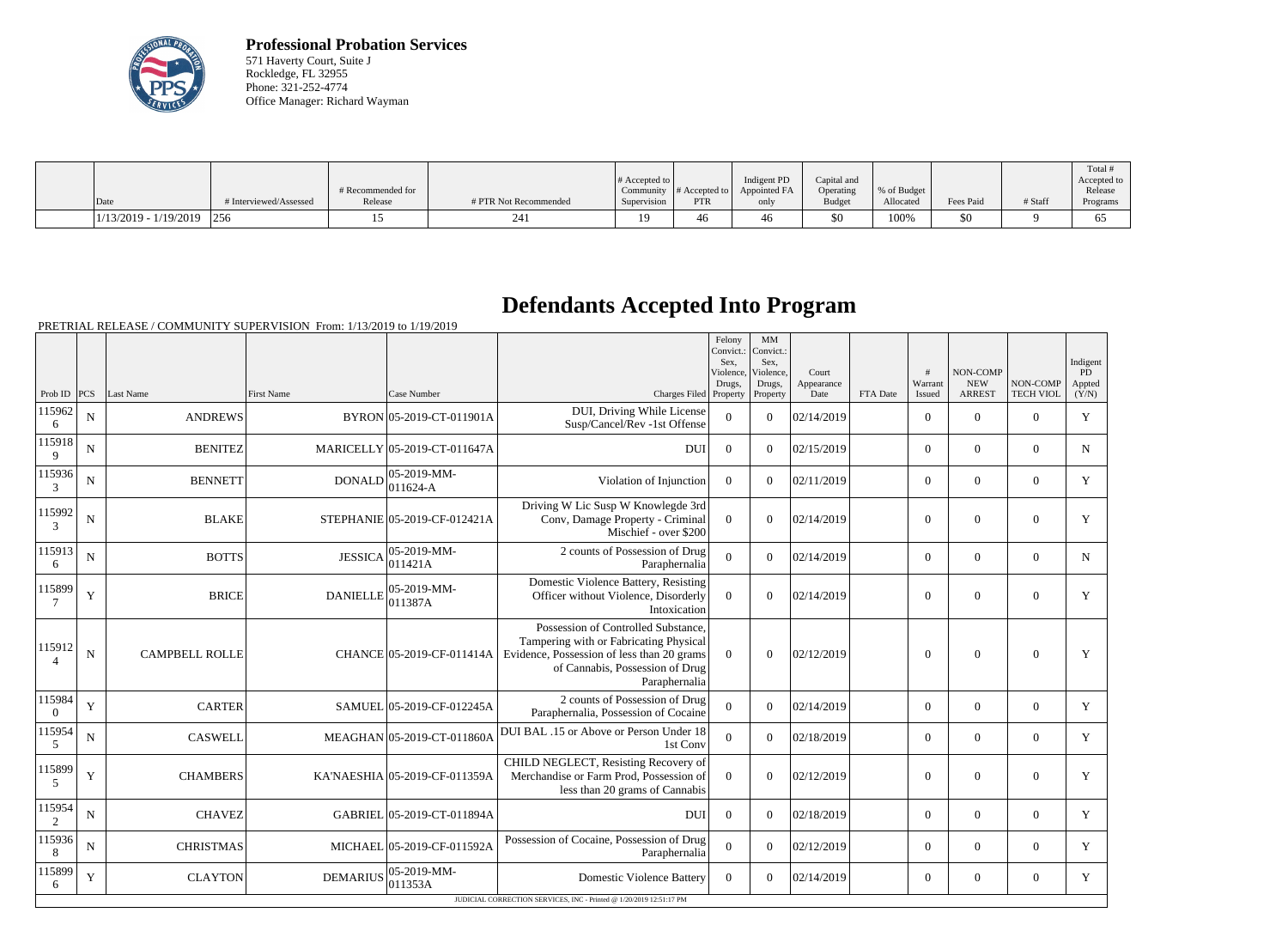## **Defendants Accepted Into Program**

|                                |             |                             |                                     |                                       |                                                                                                                                                                       | Felony<br>Convict.:<br>Sex.<br>Violence,<br>Drugs, | MM<br>Convict.:<br>Sex,<br>Violence,<br>Drugs, | Court<br>Appearance |          | #<br>Warrant               | NON-COMP<br><b>NEW</b>          | NON-COMP                           | Indigent<br>PD<br>Appted |
|--------------------------------|-------------|-----------------------------|-------------------------------------|---------------------------------------|-----------------------------------------------------------------------------------------------------------------------------------------------------------------------|----------------------------------------------------|------------------------------------------------|---------------------|----------|----------------------------|---------------------------------|------------------------------------|--------------------------|
| Prob ID $ PCS $<br>115932<br>5 | ${\bf N}$   | Last Name<br><b>COMPTON</b> | <b>First Name</b><br><b>SHANNON</b> | Case Number<br>05-2019-MM-<br>011622A | Charges Filed Property<br>Possession of Drug Paraphernalia,<br>Possession of less than 20 grams of<br>Cannabis                                                        | $\theta$                                           | Property<br>$\theta$                           | Date<br>02/12/2019  | FTA Date | Issued<br>$\boldsymbol{0}$ | <b>ARREST</b><br>$\overline{0}$ | <b>TECH VIOL</b><br>$\overline{0}$ | (Y/N)<br>${\bf N}$       |
| 115916<br>5                    | ${\bf N}$   | <b>DERVIN</b>               | <b>EBEN</b>                         | 05-2018-MM-05006-                     | Giving False Name to Law Enforcement<br>Officer                                                                                                                       | $\Omega$                                           | $\theta$                                       | 02/14/2018          |          | $\overline{0}$             | $\overline{0}$                  | $\overline{0}$                     | Y                        |
| 115973<br>$\overline{4}$       | ${\bf N}$   | <b>DONOFRIO</b>             | <b>GERALD</b>                       | 05-2019-CT-012351-                    | <b>DUI</b>                                                                                                                                                            | $\overline{0}$                                     | $\theta$                                       | 02/18/2019          |          | $\overline{0}$             | $\overline{0}$                  | $\overline{0}$                     | $\mathbf N$              |
| 115900                         | $\mathbf Y$ | <b>ESPADA</b>               | <b>DAVID</b>                        | 05-2019-MM-<br>011380A                | <b>Domestic Violence Battery</b>                                                                                                                                      | $\Omega$                                           | $\theta$                                       | 02/14/2019          |          | $\overline{0}$             | $\overline{0}$                  | $\overline{0}$                     | $\mathbf Y$              |
| 115991<br>9                    | ${\bf N}$   | <b>ESPINOSA</b>             |                                     | CHRISTOPHER 05-2019-CF-012404A        | Grand Theft-auto                                                                                                                                                      | $\theta$                                           | $\theta$                                       | 02/14/2019          |          | $\overline{0}$             | $\overline{0}$                  | $\overline{0}$                     | $\mathbf Y$              |
| 115899<br>9                    | $\mathbf Y$ | <b>GAYLE</b>                |                                     | WADE 05-2019-CF-011332A               | Poss Of Cocaine Less Than 28 Grams<br>Possession of Drug Paraphernalia, Giving<br>False Name to Law Enforcement Officer                                               | $\Omega$                                           | $\boldsymbol{0}$                               | 02/12/2019          |          | $\boldsymbol{0}$           | $\overline{0}$                  | $\overline{0}$                     | Y                        |
| 115899<br>8                    | $\mathbf Y$ | <b>GEORGE</b>               | <b>KAREN</b>                        | 05-2019-MM-<br>011354A                | Possession of Drug Paraphernalia                                                                                                                                      | $\overline{0}$                                     | $\theta$                                       | 02/14/2019          |          | $\boldsymbol{0}$           | $\overline{0}$                  | $\overline{0}$                     | Y                        |
| 115899<br>3                    | ${\bf N}$   | <b>GOULET</b>               | <b>BRITTA</b>                       | 05-2019-CT-011434-                    | <b>DUI</b>                                                                                                                                                            | $\overline{0}$                                     | $\overline{0}$                                 | 02/15/2019          |          | $\overline{0}$             | $\overline{0}$                  | $\overline{0}$                     | $\mathbf N$              |
| 115936<br>6                    | ${\bf N}$   | <b>GRANT</b>                |                                     | NICHOLAS 05-2019-CF-011633A           | Poss Drug w/o Valid RX                                                                                                                                                | $\overline{0}$                                     | $\overline{0}$                                 | 02/07/2019          |          | $\overline{0}$             | $\overline{0}$                  | $\overline{0}$                     | $\mathbf Y$              |
| 115985                         | $\mathbf Y$ | <b>GRAY</b>                 | <b>CHRISTINE</b>                    | 05-2019-MM-<br>012229A                | Possession of Drug Paraphernalia                                                                                                                                      | $\Omega$                                           | $\theta$                                       | 02/11/2019          |          | $\boldsymbol{0}$           | $\overline{0}$                  | $\overline{0}$                     | Y                        |
| 115911<br>$\overline{4}$       | ${\bf N}$   | <b>HANSCOME</b>             |                                     | STEPHANIE 05-2019-CT-011427A          | Driving While License Suspended Revoked<br>Cancel w/Knowledge                                                                                                         | $\overline{0}$                                     | $\overline{0}$                                 | 02/18/2019          |          | $\overline{0}$             | $\overline{0}$                  | $\overline{0}$                     | Y                        |
| 115899                         | $\mathbf Y$ | <b>HEINE</b>                | <b>KEITH</b>                        | 05-2019-MM-<br>011363A                | 2 counts of Resisting Officer without<br>Violence, Possession of Drug Paraphernalia                                                                                   | 0                                                  | $\overline{0}$                                 | 02/14/2019          |          | $\overline{0}$             | $\mathbf{0}$                    | $\overline{0}$                     | $\mathbf N$              |
| 115966<br>4                    | ${\bf N}$   | <b>HIGHTOWER</b>            | <b>LEROY</b>                        | 05-2019-MM-<br>012030A                | <b>Domestic Violence Battery</b>                                                                                                                                      | $\overline{0}$                                     | $\theta$                                       | 02/14/2019          |          | $\boldsymbol{0}$           | $\overline{0}$                  | $\overline{0}$                     | Y                        |
| 115914                         | ${\bf N}$   | HOWARD                      |                                     | $AARON$ $05-2019-MM-$<br> 011411A     | Domestic Violence Battery                                                                                                                                             | $\overline{0}$                                     | $\overline{0}$                                 | 02/14/2019          |          | $\boldsymbol{0}$           | $\overline{0}$                  | $\overline{0}$                     | Y                        |
| 115952<br>2                    | ${\bf N}$   | <b>JENIFER</b>              |                                     | EBONI 05-2019-CF-011842A              | Possession of less than 20 grams of<br>Cannabis, Possession of Drug<br>Paraphernalia, Possession of Controlled<br>Substance (3cts), Possession of Cocaine             | $\overline{0}$                                     | $\overline{0}$                                 | 02/14/2019          |          | $\boldsymbol{0}$           | $\boldsymbol{0}$                | $\boldsymbol{0}$                   | Y                        |
| 115951<br>6                    | ${\bf N}$   | <b>JORDAN</b>               | <b>BARRY</b>                        | 05-2019-MM-<br>011862A                | Trespassing Property Not Structure or<br>Conveyance                                                                                                                   | $\overline{0}$                                     | $\overline{0}$                                 | 01/18/2019          |          | $\overline{0}$             | $\overline{0}$                  | $\overline{0}$                     | Y                        |
| 115903<br>8                    | ${\bf N}$   | <b>KAPLAN</b>               |                                     | PATRICIA 05-2019-CT-011409A           | DUI, Open Container                                                                                                                                                   | $\overline{0}$                                     | $\overline{0}$                                 | 02/15/2019          |          | $\overline{0}$             | $\boldsymbol{0}$                | $\overline{0}$                     | $\mathbf N$              |
| 115991<br>6                    | ${\bf N}$   | <b>KELLY</b>                | <b>MATTHEW</b>                      | 05-2019-CT-012435-                    | <b>DUI</b>                                                                                                                                                            | $\overline{0}$                                     | $\overline{0}$                                 | 02/18/2019          |          | $\overline{0}$             | $\overline{0}$                  | $\overline{0}$                     | $\mathbf N$              |
| 115933                         | ${\bf N}$   | KING                        | CARL                                | 05-2019-CF-011631-                    | Possession of Drug Paraphernalia                                                                                                                                      | $\overline{0}$                                     | $\Omega$                                       | 02/07/2019          |          | $\overline{0}$             | $\overline{0}$                  | $\overline{0}$                     | Y                        |
| 115985<br>5                    | $\mathbf Y$ | LEE                         |                                     | DAVID 05-2019-CF-012215A              | Poss Controlled Substance W Out<br>Prescription, Possession of Drug<br>Paraphernalia                                                                                  | $\theta$                                           | $\overline{0}$                                 | 02/14/2019          |          | $\boldsymbol{0}$           | $\mathbf{0}$                    | $\overline{0}$                     | $\mathbf N$              |
| 115964<br>6                    | ${\bf N}$   | <b>LOUISSAINT</b>           |                                     | KINLEY 05-2019-CF-012027A             | DUI, Possession of less than 20 grams of<br>Cannabis, 2 counts of POSS ILLEGAL<br><b>DRUGS</b><br>JUDICIAL CORRECTION SERVICES, INC - Printed @ 1/20/2019 12:51:17 PM | $\overline{0}$                                     | $\overline{0}$                                 | 02/14/2019          |          | $\boldsymbol{0}$           | $\boldsymbol{0}$                | $\overline{0}$                     | $\mathbf Y$              |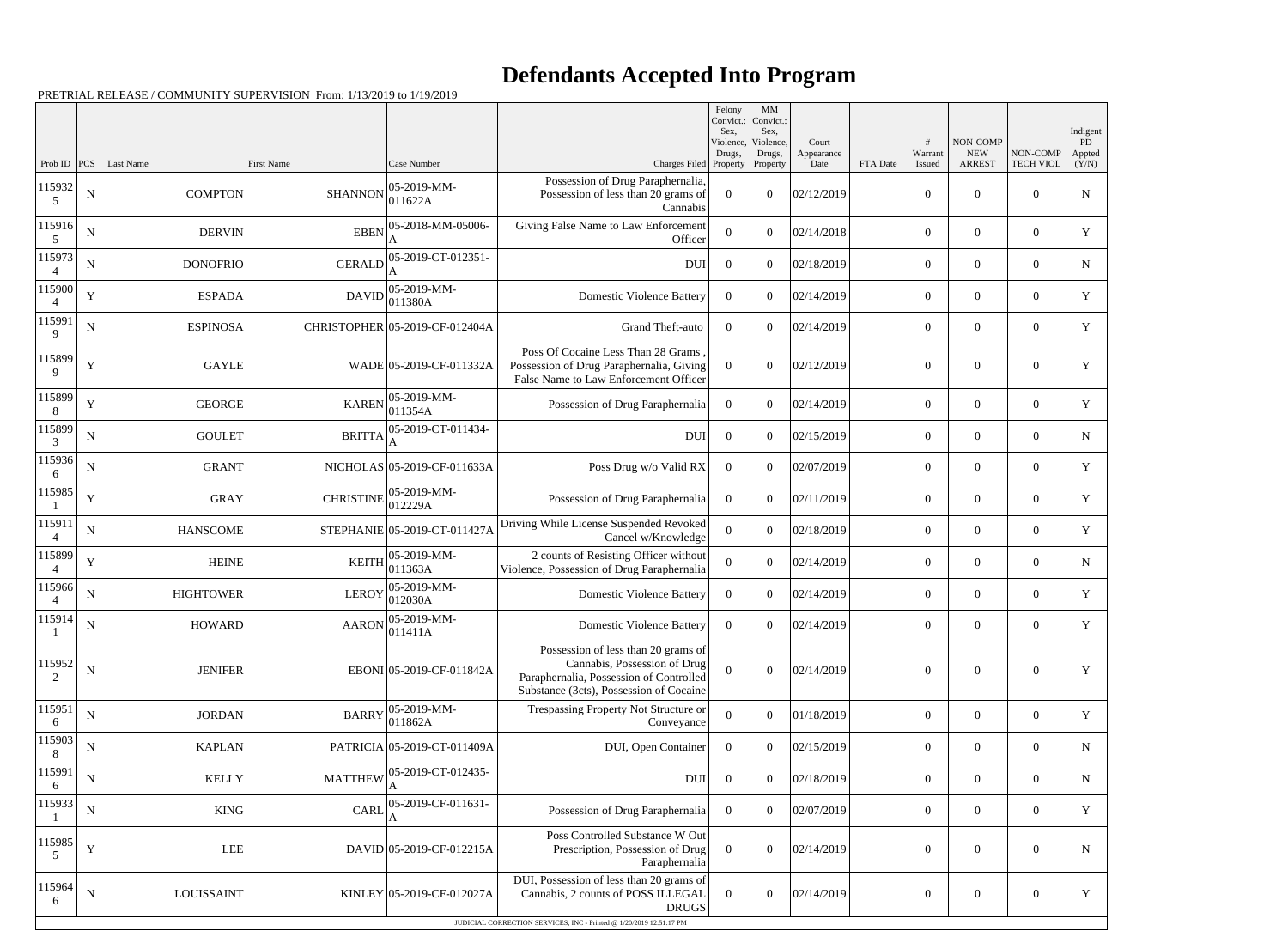## **Defendants Accepted Into Program**

|                    |             |                    |                   |                              |                                                                                                                        | Felony<br>Convict.:<br>Sex. | MM<br>Convict.:<br>Sex,         |                             |          |                   |                                         |                              | Indigent              |
|--------------------|-------------|--------------------|-------------------|------------------------------|------------------------------------------------------------------------------------------------------------------------|-----------------------------|---------------------------------|-----------------------------|----------|-------------------|-----------------------------------------|------------------------------|-----------------------|
| Prob ID            | PCS         | Last Name          | <b>First Name</b> | Case Number                  | Charges Filed Property                                                                                                 | Violence,<br>Drugs,         | Violence,<br>Drugs,<br>Property | Court<br>Appearance<br>Date | FTA Date | Warrant<br>Issued | NON-COMP<br><b>NEW</b><br><b>ARREST</b> | NON-COMP<br><b>TECH VIOL</b> | PD<br>Appted<br>(Y/N) |
| 115972<br>7        | $\mathbf N$ | <b>LUNA</b>        | <b>ANGELA</b>     | 05-2019-MM-<br>012247A       | 2 counts of Possession of Drug<br>Paraphernalia, Possession of less than 20<br>grams of Cannabis                       | $\overline{0}$              | $\boldsymbol{0}$                | 02/15/2019                  |          | $\boldsymbol{0}$  | $\overline{0}$                          | $\overline{0}$               | $\mathbf N$           |
| 115912<br>2        | $\mathbf N$ | <b>MARCHMAN</b>    | <b>ANTONIO</b>    | 05-2019-MM-<br>011416A       | Domestic Violence Battery, Criminal<br><b>Mischief General</b>                                                         | $\boldsymbol{0}$            | $\overline{0}$                  | 02/14/2019                  |          | $\overline{0}$    | $\overline{0}$                          | $\overline{0}$               | Y                     |
| 115911             | ${\bf N}$   | <b>MCCALLISTER</b> | <b>SAVANNAH</b>   | 05-2019-MM-<br>011395A       | <b>Domestic Violence Battery</b>                                                                                       | $\overline{0}$              | $\theta$                        | 02/14/2019                  |          | $\overline{0}$    | $\overline{0}$                          | $\overline{0}$               | Y                     |
| 115992             | $\mathbf N$ | MEDINA-RIVERA      |                   | CHAINY 05-2018-CT-053413A    | FTA: No Valid Driver License                                                                                           | $\Omega$                    | $\Omega$                        | 02/11/2019                  |          | $\overline{0}$    | $\boldsymbol{0}$                        | $\overline{0}$               | Y                     |
| 115986             | $\mathbf N$ | <b>MILLIGAN</b>    |                   | CHRISTIAN 05-2019-CF-012213A | Poss Controlled Substance W/ Out<br>Prescription, Possession of less than 20<br>grams of Cannabis                      | $\overline{0}$              | $\theta$                        | 02/14/2019                  |          | $\boldsymbol{0}$  | $\boldsymbol{0}$                        | $\overline{0}$               | N                     |
| 115914<br>6        | Y           | <b>MOORE</b>       |                   | HEATHER 05-2019-CF-011397A   | Poss Drug w/o Valid RX                                                                                                 | $\overline{0}$              | $\boldsymbol{0}$                | 02/12/2019                  |          | $\overline{0}$    | $\overline{0}$                          | $\overline{0}$               | Y                     |
| 115954<br>7        | ${\bf N}$   | <b>NASH</b>        |                   | ETHAN 05-2019-CT-011859A     | <b>DUI</b>                                                                                                             | $\overline{0}$              | $\theta$                        | 02/12/2019                  |          | $\overline{0}$    | $\overline{0}$                          | $\overline{0}$               | $\mathbf N$           |
| 115955<br>$\Omega$ | $\mathbf N$ | <b>OCONNOR</b>     |                   | DANIEL 05-2019-CF-011858A    | Resisting Officer without Violence, Poss<br>Drug w/o Valid RX, Possession of Drug<br>Paraphernalia                     | $\overline{0}$              | $\Omega$                        | 02/14/2019                  |          | $\overline{0}$    | $\overline{0}$                          | $\overline{0}$               | Y                     |
| 115969<br>9        | ${\bf N}$   | <b>PARKS</b>       | <b>BRADLEY</b>    | 05-2019-CT-012242-           | <b>DUI</b>                                                                                                             | $\overline{0}$              | $\theta$                        | 02/18/2019                  |          | $\overline{0}$    | $\overline{0}$                          | $\overline{0}$               | $\mathbf N$           |
| 115900<br>2        | Y           | <b>PARRISH</b>     | AMY               | 05-2019-MM-<br>011379A       | <b>Domestic Violence Battery</b>                                                                                       | $\overline{0}$              | $\theta$                        | 02/14/2019                  |          | $\overline{0}$    | $\overline{0}$                          | $\overline{0}$               | Y                     |
| 115900             | $\mathbf Y$ | <b>PRICE</b>       | <b>RICHARD</b>    | 05-2019-MM-<br>011386A       | Possession of Drug Paraphernalia,<br>VOMO:TRESP/PARK                                                                   | $\mathbf{0}$                | $\theta$                        | 02/14/2019                  |          | $\overline{0}$    | $\overline{0}$                          | $\overline{0}$               | $\mathbf Y$           |
| 115938<br>8        | ${\bf N}$   | <b>ROLLE</b>       | PHILLIP           | 05-2019-MM-<br>$011634 - A$  | Retail Theft                                                                                                           | $\overline{0}$              | $\overline{0}$                  | 02/11/2019                  |          | $\overline{0}$    | $\overline{0}$                          | $\overline{0}$               | Y                     |
| 115914<br>9        | ${\bf N}$   | <b>ROSADIO</b>     | <b>JOSEPH</b>     | 05-2019-MM-<br>011417-A      | <b>Domestic Violence Battery</b>                                                                                       | $\overline{0}$              | $\theta$                        | 02/14/2019                  |          | $\overline{0}$    | $\overline{0}$                          | $\overline{0}$               | N                     |
| 115900<br>3        | $\mathbf Y$ | <b>SANCHEZ</b>     | <b>JONATHAN</b>   | $ 05-2019-MM-$<br>011355-A   | <b>Domestic Violence Battery</b>                                                                                       | $\overline{0}$              | $\boldsymbol{0}$                | 02/14/2019                  |          | $\overline{0}$    | $\boldsymbol{0}$                        | $\boldsymbol{0}$             | Y                     |
| 115991<br>$\Omega$ | ${\bf N}$   | <b>SANTIAGO</b>    | <b>CARLOS</b>     | 05-2019-CT-012423-           | Driving while License Suspended or<br>Revoked                                                                          | $\boldsymbol{0}$            | $\overline{0}$                  | 02/18/2019                  |          | $\overline{0}$    | $\overline{0}$                          | $\boldsymbol{0}$             | $\mathbf N$           |
| 115900<br>5        | Y           | <b>SASKO</b>       | <b>REACHEI</b>    | 05-2019-MM-<br>011372A       | Trespass after warning, Resisting Officer<br>without Violence, Breach of Peace<br><b>Disorderly Conduct</b>            | $\overline{0}$              | $\boldsymbol{0}$                | 02/14/2019                  |          | $\boldsymbol{0}$  | $\boldsymbol{0}$                        | $\overline{0}$               | Y                     |
| 115951<br>9        | Y           | <b>SAWYER</b>      |                   | BRITTANY 05-2019-CF-056922A  | Fraudulent Use of Credit Card (More than<br>\$100), Criminal Use of Personal<br>Identification Informatio, Petit Theft | $\overline{0}$              | $\boldsymbol{0}$                | 02/14/2019                  |          | $\overline{0}$    | $\boldsymbol{0}$                        | $\overline{0}$               | Y                     |
| 115954<br>$\bf{0}$ | ${\bf N}$   | <b>SCHULTZ</b>     |                   | JAMES 05-2019-CF-011843A     | Possession of less than 20 grams of<br>Cannabis, Possession of Cannabis More<br>than 20 Grams                          | $\overline{0}$              | $\boldsymbol{0}$                | 02/14/2019                  |          | $\overline{0}$    | $\boldsymbol{0}$                        | $\overline{0}$               | Y                     |
| 115966<br>8        | ${\bf N}$   | <b>SILVA</b>       |                   | ESTEBAN 05-2019-CF-012038A   | Possession of Controlled Substance,<br>Possession of Drug Paraphernalia                                                | $\overline{0}$              | $\overline{0}$                  | 02/14/2019                  |          | $\overline{0}$    | $\overline{0}$                          | $\overline{0}$               | Y                     |
| 115987<br>3        | ${\bf N}$   | <b>SMITH</b>       | <b>ALVIN</b>      | 05-2019-MM-<br>012230A       | <b>Domestic Violence Battery</b>                                                                                       | $\overline{0}$              | $\overline{0}$                  | 02/11/2019                  |          | $\boldsymbol{0}$  | $\overline{0}$                          | $\overline{0}$               | Y                     |
|                    |             |                    |                   |                              | JUDICIAL CORRECTION SERVICES, INC - Printed @ 1/20/2019 12:51:17 PM                                                    |                             |                                 |                             |          |                   |                                         |                              |                       |